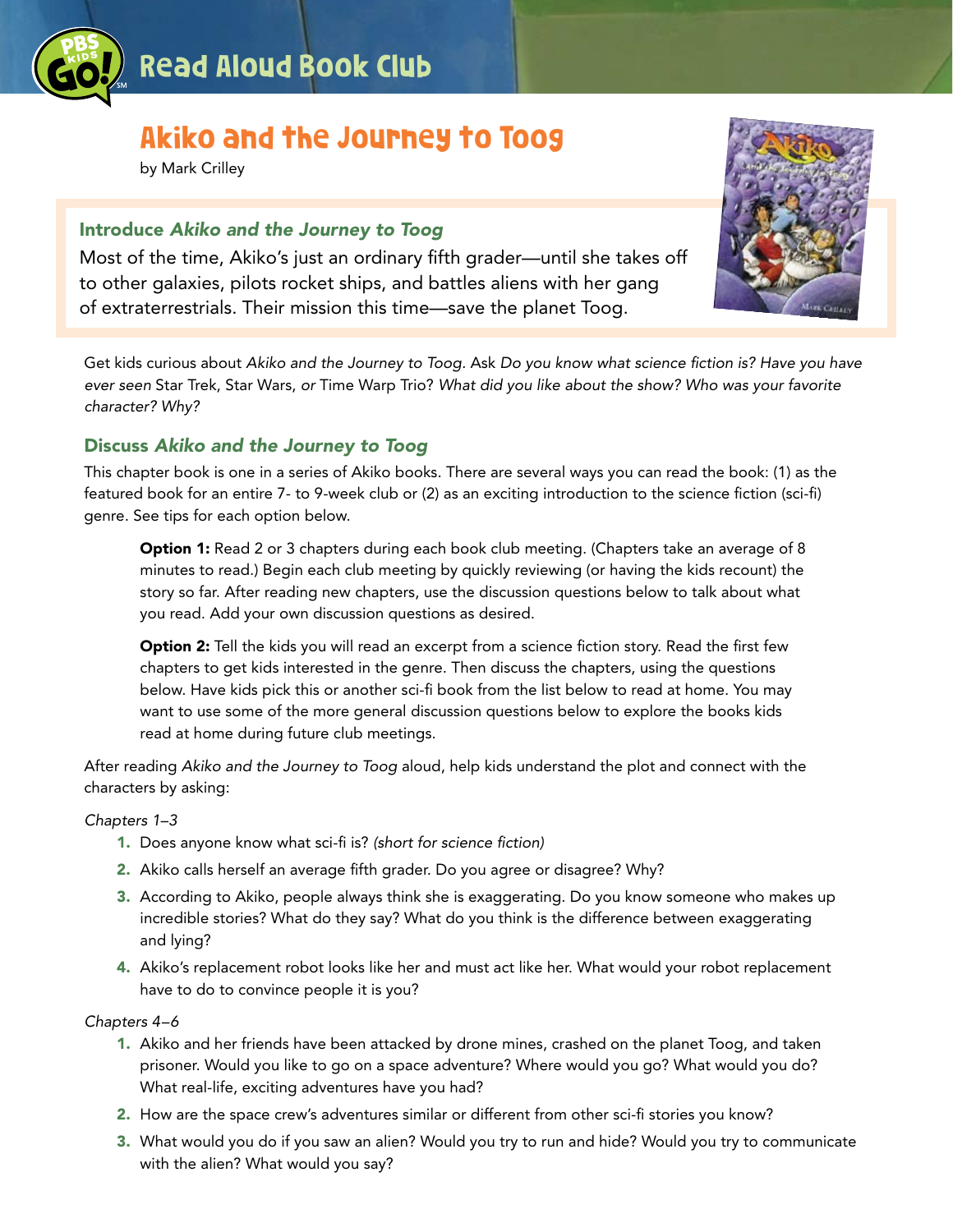#### *Chapters 7–9*

- 1. Aliens in stories often have special powers. Toogolians can do brainmelts*.* What other powers do aliens have in books, on TV, and in movies?
- 2. What do you think the *DOO-KAAK* sound is that Akiko and Gax hear while they are in the open-air prison?
- 3. The thramblewood tree has tentacles. What other plants or animals do you know that have tentacles? *(octopus, squid, jellyfish)*

#### *Chapters 10–12*

- 1. Poog came back to help the space adventurers. He is still their friend. What do you think makes a good friend?
- 2. Sometimes science fiction is based on real science. For instance, there really are robots. What do you know about them? Are there robot replacements? What real-life inventions do drone mines and core eaters remind you of? *(guided missiles and oil rigs)*
- 3. There are lots of interesting names in this book. Spuckler has a friend named Fluggly Ragstubble; then there are Mr. Bebba, Poog, and Akiko. Can you make up an unusual name?

#### *Chapters 13–15*

- 1. Why do you think Spuckler and Fluggly Ragstubble are such good friends? How are they alike? How are they different?
- 2. Ragstubble eats slimy, green, live things. What's the most unusual thing you ever ate, or saw someone eat? What did it taste like?
- 3. Poog doesn't trust Ragstubble because he is a Tri-Yarm. Do you think he is justified in not trusting him? Why? Why not? Would you trust him?

#### *Chapters 16–18*

- 1. After reading chapter 17 ask, *Now you know that the Tri-Yarms are the "bad guys," do you still think the space crew should trust Ragstubble? Why or why not?*
- 2. What does Ragstubble do to prove his loyalty? Do you think it was a difficult decision for him? Why? What would you do in similar circumstances?
- 3. Everyone is shocked to find out that Poog's uncle Zeem is not dead. Why do you think Zeem betrayed his own people?

#### *Chapters 19–22*

- 1. What does uncle Zeem's tongue-leech remind you of from the TV show *StarTrek?* (StarTrek's *universal language translator—a device that provides instantaneous translation of alien languages.)*
- 2. Now that Akiko has saved the day, she has to go back to her normal life. What do you think it will be like for her to be an ordinary fifth grader again? Why?
- 3. What do you think will happen next to Akiko?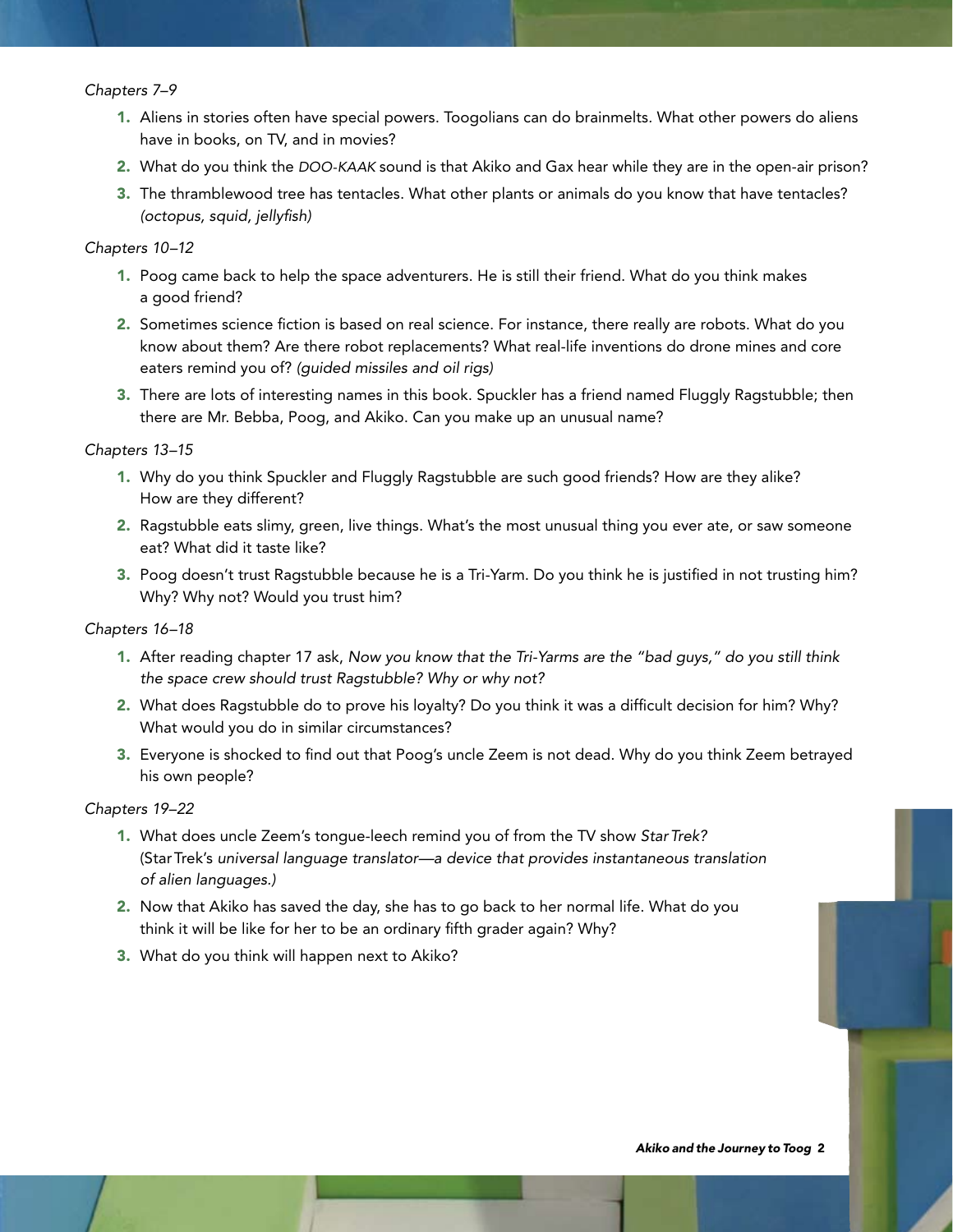# **Activities**

Doing a hands-on activity that connects to the story makes the experience more personal and memorable for kids. Choose one (or more) of the activities below, or make up one of your own.

- 1. Create a sci-fi story. Sci-fi often involves space travel, the future, people with special powers (like the ability to read minds or change shapes), and new technology or inventions. Tell kids they have been asked to come up with the plot of a new book, movie, or TV show. Ask them to create a story "pitch." They should answer the following questions: Where and in what time period does the story take place? What is the setting? Who are the major characters? What is the story about?
- 2. Draw a scene for a graphic novel. Graphic novels are another great way to introduce sci-fi to kids (see More Suggested Books below.) Tell kids they are a graphic novelist *(someone who tells stories through pictures)*. Have them draw a scene to illustrate the storylines they created above, or use these storylines:
	- A squadron of alien spaceships from Triton attacks Earth
	- The alien monster Monchuk changes from alien to human or alien to (what?) to escape detection
	- Superheroes battle the dark forces of Mavern
	- In the year 4527 the planet Earth looks like . . . (kids decide)

*Optional:* Have kids check out the alien art gallery at *www.sciencenewsforkids.org/pages/scifizone/ artgallery.asp* and submit their drawings to scifizone@snkids.com. Or they can mail their drawings to Julie E. Czerneda, Science News for Kids, 1719 N Street, NW, Washington, DC 20036.

**3. Make a supernatural substance ... naturally.** Mix well 1 pound of cornstarch with 1 1/2 cups of water in a bowl. (The final mixture may look and feel like a liquid on top and a solid on the bottom.) Spoon the mixture into small plastic bags, enough for each pair of kids, press out the air, and close the bags. Have kids take turns gently poking or touching the material in the bag. Then have them poke it hard. What do they notice? *(When touched gently the substance acts like a liquid. When poked hard, it acts like a solid. This is because it is an amphorous substance. Under pressure the particles in the cornstarch come together and act like a solid. When you release* 

*the pressure, the particles move apart, which causes the material to lose its structure and flow like a liquid.) Note:* Although much messier, the results are even more dramatic if kids squeeze the substance (without the bag) in their hands, then open their hands. Ask *Did the different ways the substance reacted surprise you? Does it seem possible that a substance can be soft and hard?* Ask them to name their "supernatural" substance. Tell the kids what the substance is made of. Dispose of the cornstarch mixture in the trash.

- 4. Create an alien language. In pairs, ask kids to create the rudiments of an alien language. They might create a new alphabet, specific words, or an adaptation of English (for example, Pig Latin). Have them make up a phrase or sentence, then share the code and their message with another group. Did the groups figure out each other's messages? What did they say?
- 5. Meet the aliens. Have kids role play the first encounter between humans and aliens.
- 6. Program your robot. Have kids draw a robot and write a description of what it would do. If you want to extend the activity, kids can program a robot online to pick up hazardous waste at tryscience.com/experiments/experiments\_robot\_online.html

*Akiko and the Journey to Toog*

**CORN STARCH**